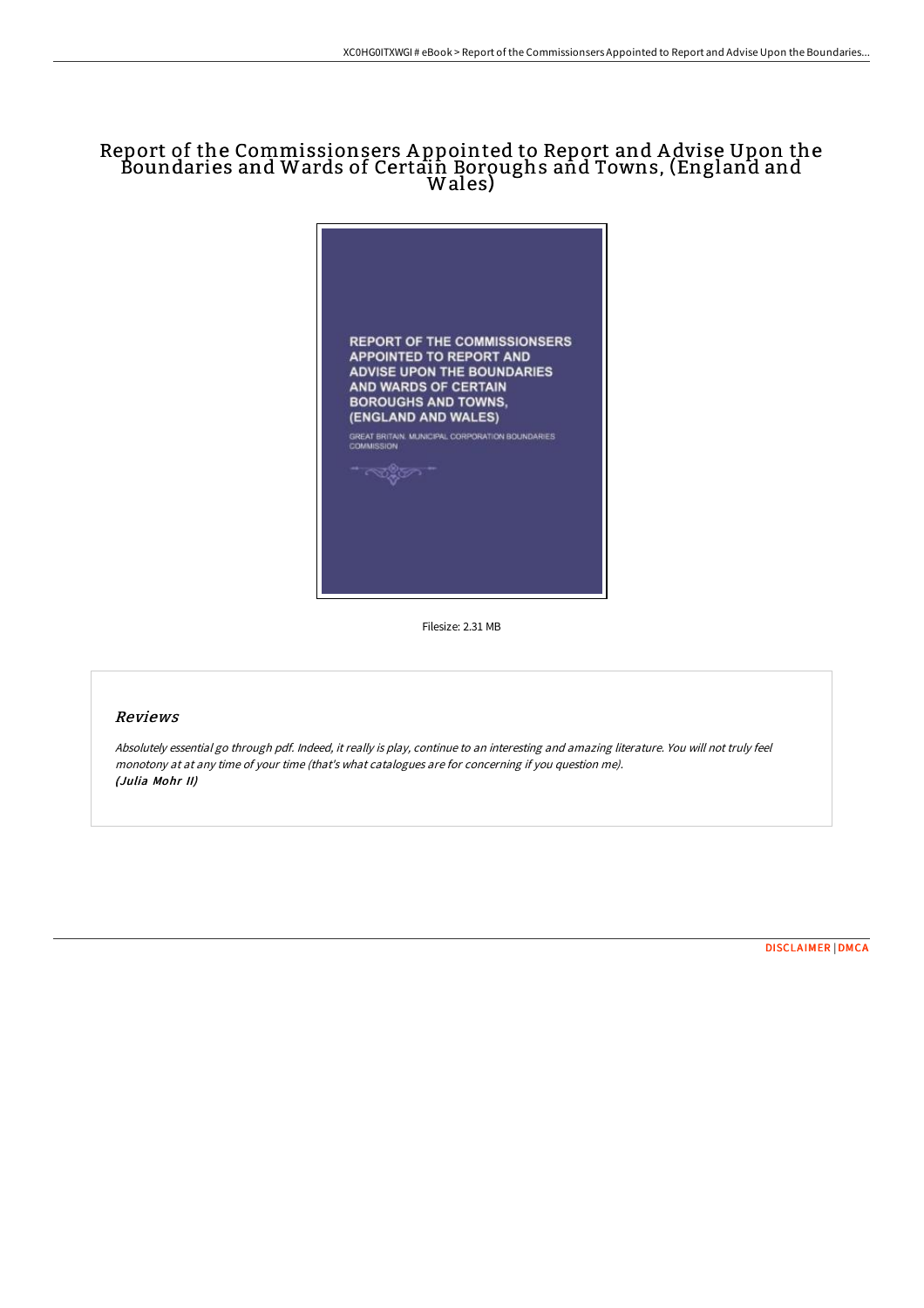## REPORT OF THE COMMISSIONSERS APPOINTED TO REPORT AND ADVISE UPON THE BOUNDARIES AND WARDS OF CERTAIN BOROUGHS AND TOWNS, (ENGLAND AND WALES)



To save Report of the Commissionsers Appointed to Report and Advise Upon the Boundaries and Wards of Certain Boroughs and Towns, (England and Wales) PDF, make sure you refer to the link under and download the file or have access to additional information which are have conjunction with REPORT OF THE COMMISSIONSERS APPOINTED TO REPORT AND ADVISE UPON THE BOUNDARIES AND WARDS OF CERTAIN BOROUGHS AND TOWNS, (ENGLAND AND WALES) ebook.

Rarebooksclub.com, United States, 2012. Paperback. Book Condition: New. 246 x 189 mm. Language: English . Brand New Book \*\*\*\*\* Print on Demand \*\*\*\*\*.This historic book may have numerous typos and missing text. Purchasers can download a free scanned copy of the original book (without typos) from the publisher. Not indexed. Not illustrated. 1837 Excerpt: .within the Municipal Boundary, is exempt from the jurisdiction of the City Authorities, has been added by the Parliamentary Boundary Act. The Population within the Parliamentary Limits, amounted in 1831 to 6,508; Population. from the absence of trade or manufacture, (there being in the Town only one Carpet factory, giving employment to about 150 hands, ) the increase since 1831 has been trifling. The Grand Junction Canal passes near the City, and a branch communicates with the Coal and Iron districts about Wolverhampton. The City is well supplied with Water, and the expense of this is defrayed out of Water, charitable funds bequeathed for that purpose. The City is paved and lighted under a local Act, 46th Geo. III. c. 42. The Com-Paving and missioners are also under that Act empowered to appoint a nightly watch, but they LigDtinghave not availed themselves of their authority. The Police consists of one Head Officer appointed by the Corporation; and two Police. High Constables and nineteen Dozeners, who are appointed by the different Wards, but receive no pay. The salary of the Head Officer is loo/, per annum as Gaoler and Chief of the Police. The following Division into two Wards has been adopted by the Revising Bar-Boundary or risters, and we see no reason to object to it: --Wards. North Ward.--So much of the Borough as lies to the North of the following Line; (that is to say) From the Point at which the Walsall Road crosses the...

Read Report of the [Commissionser](http://techno-pub.tech/report-of-the-commissionsers-appointed-to-report.html)s Appointed to Report and Advise Upon the Boundaries and Wards of Certain Boroughs and Towns, (England and Wales) Online **Download PDF Report of the [Commissionser](http://techno-pub.tech/report-of-the-commissionsers-appointed-to-report.html)s Appointed to Report and Advise Upon the Boundaries and Wards of** 

Certain Boroughs and Towns, (England and Wales)